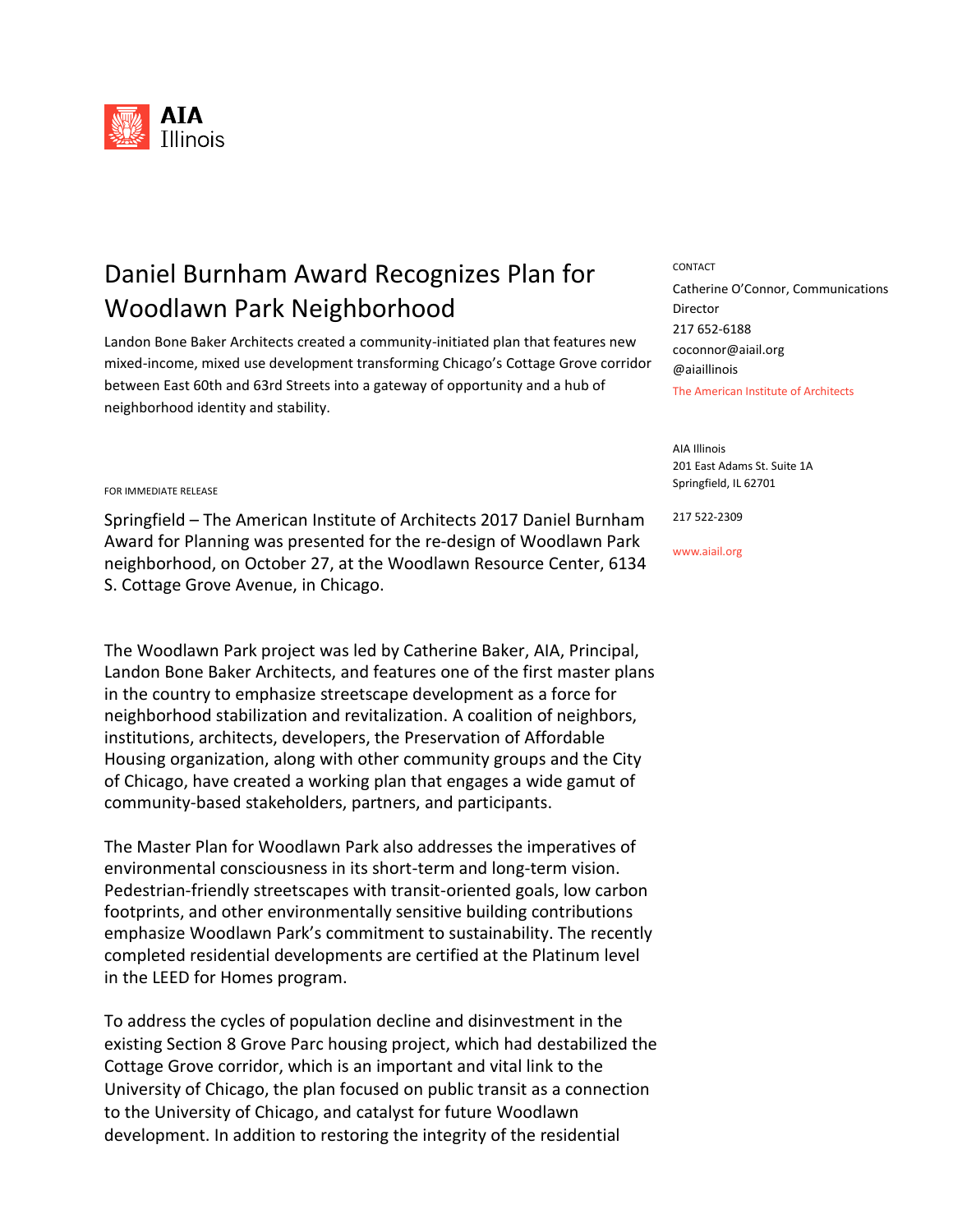blocks, the rehabilitation efforts create healthy living environments through the use of energy efficient design and environmentallycompatible materials.

The AIA Illinois award jury noted the project as an outstanding example of re-envisioning urban places in a comprehensive way that meets all 10 of the American Institute of Architects Principles for Livable Cities.

Within Woodlawn, the Jackson and Burnham units are walk-up, twin housing developments that provide a gateway from public transit access into the new community district. To buffer vehicular traffic, the design employs thoughtful parkway landscaping and raised beds along the sidewalk. The Burnham is a 5-story, 65-unit residential building for seniors, and includes a robust Resource Center to serve the once marginalized community. The Center provides financial literacy training, employment counseling, public benefits screenings, health services, computer learning center, program suite, Town Hall meeting room, and a therapeutic counseling space. With lush native landscaping and generous site elements, the design conveys an immediate and visible contribution to the transformation of the neighborhood into a walkable, livable, and activated corridor.

Other participants in the project include: Catherine Baker, AIA, Principal, Landon Bone Baker Architects; Julie Klump and Molly Ekerdt, Design and Building Performance Preservation of Affordable Housing; Jamie Bell, Linn-Mathes Inc.; Dan O'Laughlin, Powers and Sons; Jason Cooper, Conservation Design Forum; Hana Ishikawa, site design group; Ka-Lung Ng, S.E., P.E., Matrix Engineering; Ray Walston, PE, Prism Engineering; Kathryn Duytschaever, P.E., RTM Engineering Consultants; James Cavallo, PhD, Kouba-Cavallo Associates, Inc.; Laureen Blissard, LEED AP BD+C, LTLB Envirotecture.

The AIA Illinois Honor Award for Planning is named for Daniel Burnham, an architect and urban designer who was the Director of Works for the 1893 [World's Columbian Exposition](https://en.wikipedia.org/wiki/World%27s_Columbian_Exposition) in [Chicago](https://en.wikipedia.org/wiki/Chicago) and created master plans for the development of a number of other major cities. Burnham's legacy is evident at a glance toward Chicago's street wall of skyscrapers, from the Reliance Building to Navy Pier; and in the quote, "Make no little plans; they have no magic to stir men's blood… Make big plans; aim high in hope and work."

The American Institute of Architects